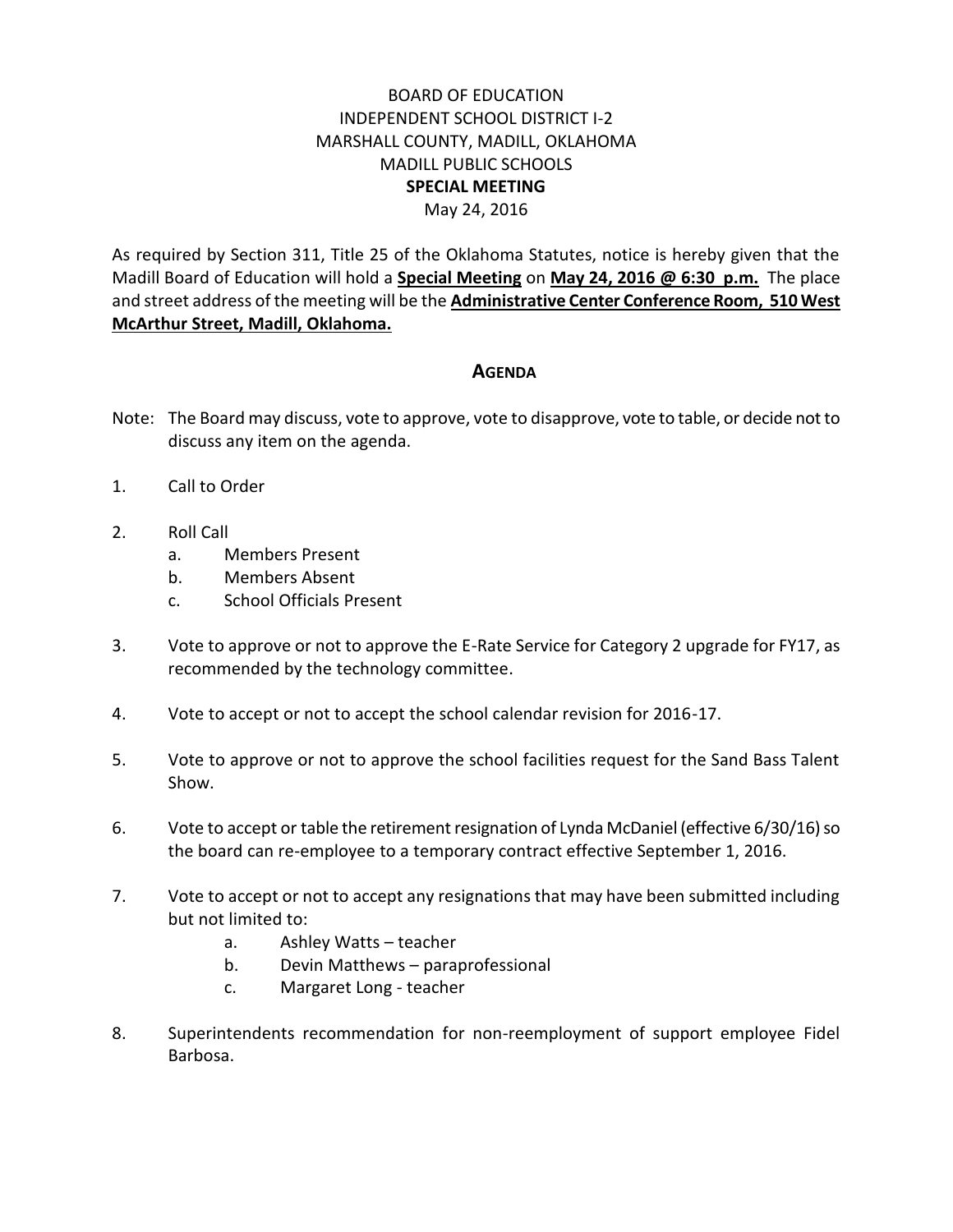- 9. Vote to acknowledge receipt of Superintendent's recommendation for non-reemployment of Fidel Barbosa and direct the superintendent to notify Fidel Barbosa of the recommendation that has been made, and of Mr. Barbosa's right to request a pretermination due process hearing prior to the board taking action on superintendent's recommendation.
- 10. Proposed executive session to discuss:
	- a. Negotiations concerning employees and representatives of Madill Education Association. 25 O.S. Section 307§ (b) (2).
- 11. Vote to convene in Executive Session.
- 12. Acknowledge board's return to open session.
- 13. Executive session compliance statement.
- 14. Upon the recommendation of the Superintendent of Schools, vote to re-employ or table, certified personnel for the 2016-17 school year as listed on appendix A.
- 15. Upon the recommendation of the Superintendent of Schools, vote to accept or table, to offer a temporary certified contract for the 2016-17 school year as listed on appendix B.
- 16. Upon the recommendation of the Superintendent of Schools, vote to re-employ or table, support personnel for the 2016-17 school year as listed on appendix C.
- 17. Vote to employ or not to employ the following certified personnel on a temporary contract for the 2016-17 school year.
	- a. Sarah Marie White
	- b. Kourtney CeBallos
- 18. Vote to elect Madill School Board representative(s) for employee contract format.
- 19. Vote to adjourn.

Name of person posting this Notice: Carol Combs

type or print

Signature Title

Treasurer

Posted this 23rd day of May, 2016, at \_\_\_\_\_\_ o'clock p.m., at the front entrance glass of the Administration Center, Madill Public Schools, 510 W. McArthur, Madill, Oklahoma.

#### **Notice of this Special Meeting was given to the Marshall County Clerk on May 19, 2016.**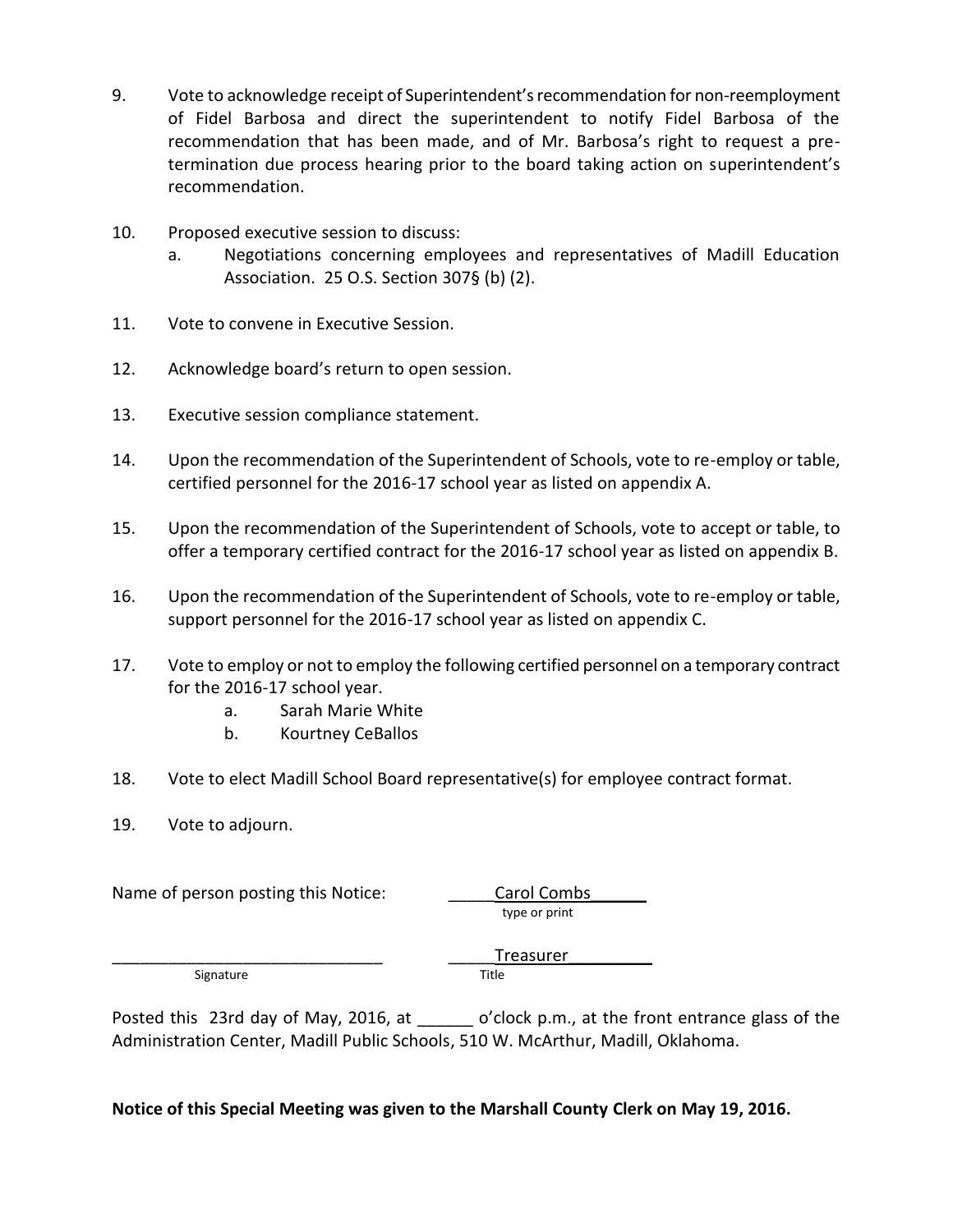# **Certified Re-Hire list for 2016-17**

*Kayla Arnold Terry Avery Darschell Barker Grace Beach Patricia Beavers Lacey Beesley Kristi Birdsong Lacy Blackburn Stewart Bond Sharon Boyd Michelle Bray Aimee Burchfield Kyle Callison Jane Castleberry Veronica Clement Amanda Clement Terry Clubb Toby Coble Tammara Cook Rae Ann Cook Jose Cortes' Lea Ann Dennis Marcella Dennis Patty Dodd Scott Elkins Nicole Erwin Kimberly Faulkner Jeana Garcia Martha Gaylor Donna Goff Kelly Goff Julie Gray Melissa Gray Bart Harper Michelle Harper Lori Hartin Kendal Hasty*

*Deshondra Henson Kimberley Hoppers Crystal Huffstutlar Mary Idleman Brandon Jacks Lisa Jackson Christy Jefferson Johnna Jenkins Tracie Jones Dalan Larason Kimberly Larason James Love Delaine Lowe Charlotte Mapp Mike Matlack Jackie Matthews Tina Mays Teri McDaniel Baker McHatton Jillian Merchant Amy Miller Ronnie Miller Terri Miller Lynette Murphy Jeri New LaDawn Ollis Robert Ostman Jennifer Page Lynise Parrish Khristy Patton Lenore Pfaff Sandra Phillips Cindy Proctor Traci Reynolds Dawn Richardson Ashlee Robson Jo Rodgers*

*Brandy Ruff Shawn Runyan Jennifer Rushing Randy Rushing Elizabeth Scott Kimberly Scott Debi Self Allen Serner Merrily Shelby Angela Smith Gaylynn Smith Kelli Stacy Wynne Stowers Sylvia Stuckey Corrine Terrell Janet Thomas Sandee Westmoreland Bobbie J. Whitten Derinda Williams Drew Young*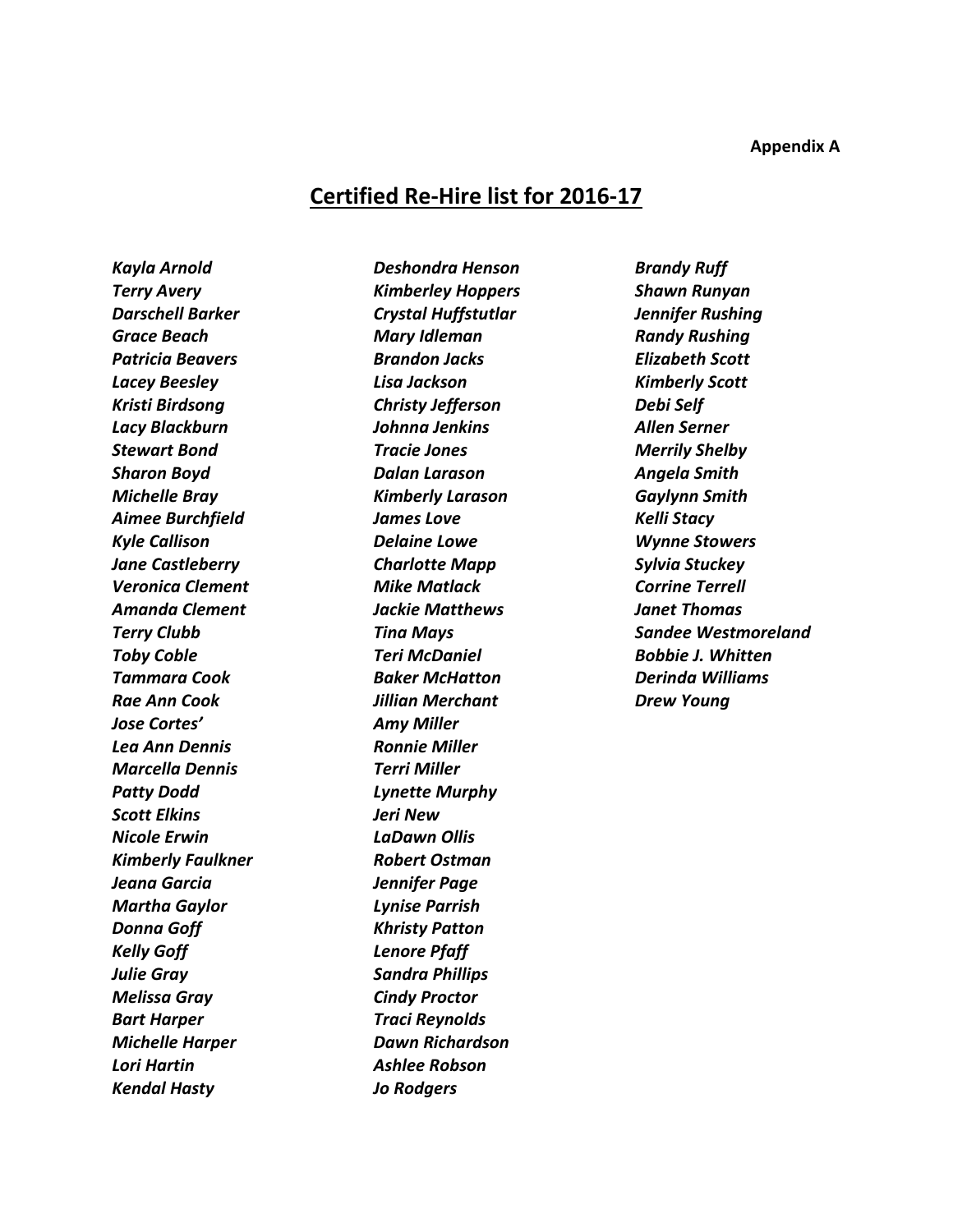# **Temporary Certified list for 2016-17**

(certified personnel have been offered a temporary contract for 2016-17 school year and have signed a written disclosure which sets forth the terms and conditions of the temporary contract)

> *Ashley Davis Taylor Dossett Cale Eidson Malorie Estes Raguel Garner Margaret Harkey Kelsey Lawrence Chance Pearce Baleigh White Jason Wilkerson Sherry Yochum*